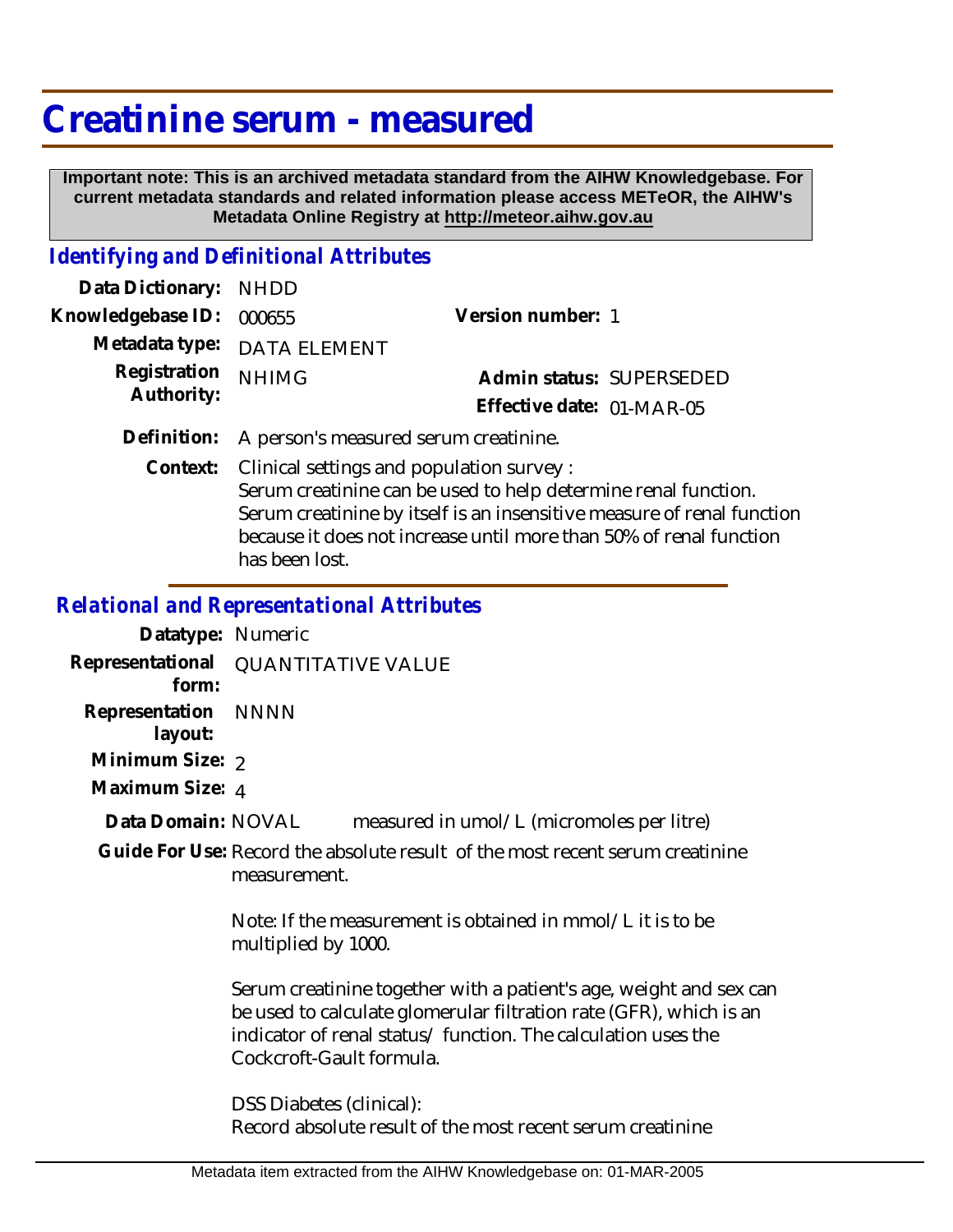measurement in the last 12 months to the nearest umol/L (micromol per litre) Collection Methods: Measurement of creatinine should be carried out by laboratories, or practices, which have been accredited to perform these tests by the National Association of Testing Authority. -Single venous blood test taken at the time of other screening blood tests. -Fasting not required Related metadata: is used in conjunction with Service contact date version 1 is used in conjunction with Weight - measured version 2 relates to the data element Diabetes status version 1 is used in conjunction with Date of birth version 4 is used in conjunction with Renal disease - end-stage, diabetes complication version 1 is used in conjunction with Sex version 3

## *Administrative Attributes*

Source Document: Caring for Australians with Renal Impairment (CARI) Guidelines. Australian Kidney Foundation

Source Organisation: CV-Data Working Group National Diabetes Data Working Group

> Comments: In settings where the monitoring of a person's health is ongoing and where a measure can change over time (such as general practice), the service contact date should be recorded.

> > There is no agreed standard as to which units serum creatinine should be recorded in.

In combination with age, sex and body weight, it could be used for a more accurate assessment of renal function.

Creatinine is normally produced in fairly constant amounts in the muscles, as a result the breakdown of phosphocreatine. It passes into the blood and is excreted in the urine. Serum creatinine can be used to help determine renal function. The elevation in the creatinine level in the blood indicates disturbance in kidney function.

GFR decreases with age, but serum creatinine remains relatively stable. When serum creatinine is measured, renal function in the elderly tends to be overestimated, and GFR should be used to assess renal function, according to the Cockcroft-Gault formula: GFR (ml/min) =  $(140 - age [yrs])$  x body wt  $(kg)$